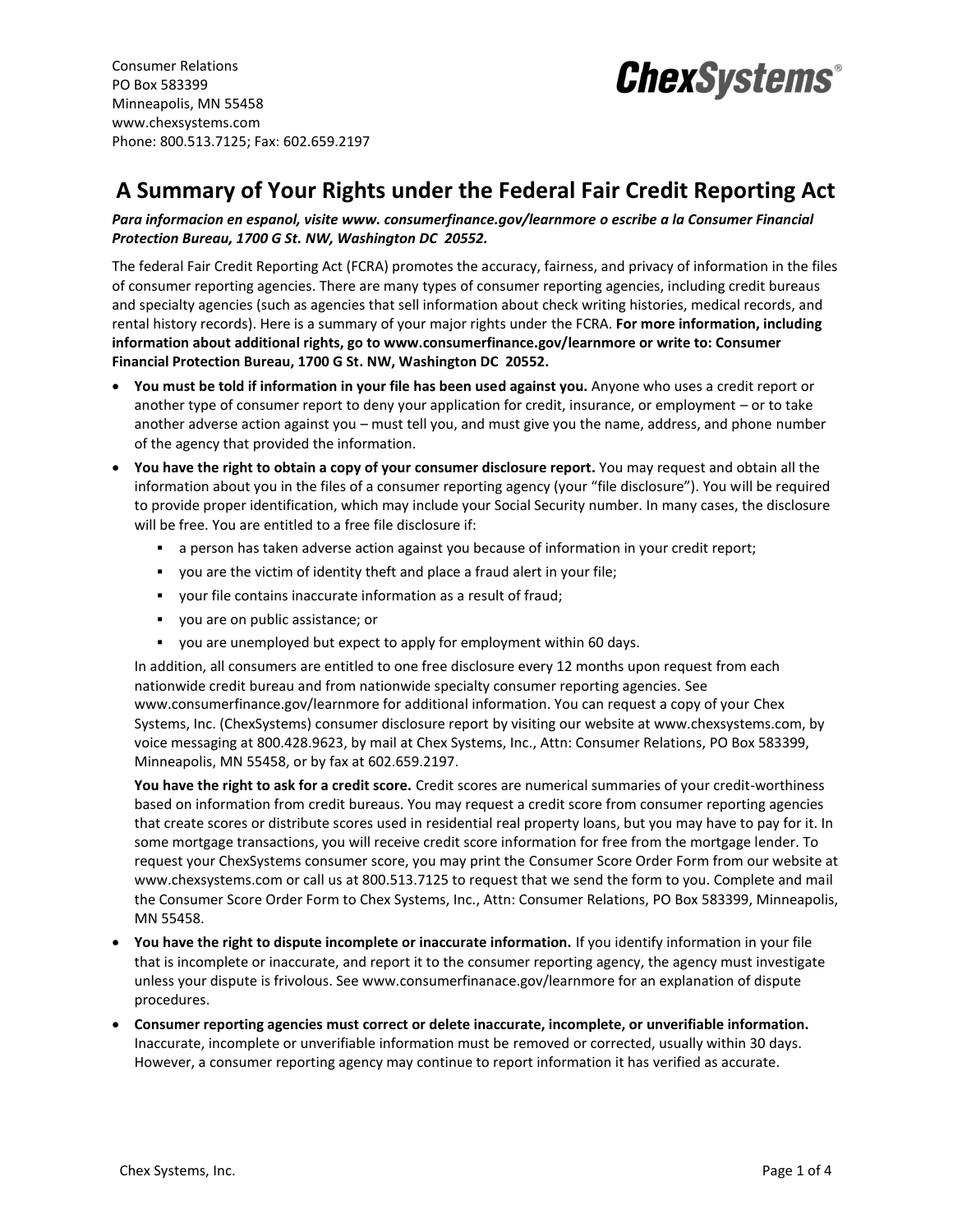Consumer Relations PO Box 583399 Minneapolis, MN 55458 www.chexsystems.com Phone: 800.513.7125; Fax: 602.659.2197



- **Consumer reporting agencies may not report outdated negative information.** In most cases, a consumer reporting agency may not report negative information that is more than seven years old, or bankruptcies that are more than 10 years old.
- **Consumer reporting agencies are not required to remove accurate derogatory information from the file of a consumer,** unless the information is outdated or cannot be verified.
- **Access to your file is limited.** A consumer reporting agency may provide information about you only to people with a valid need – usually to consider an application with a creditor, insurer, employer, landlord, or other business. The FCRA specifies those with a valid need for access.
- **You must give your consent for reports to be provided to employers.** A consumer reporting agency may not give out information about you to your employer, or a potential employer, without your written consent given to the employer. Written consent generally is not required in the trucking industry. For more information, go to www.consumerfinance.gov/learnmore.
- **You may limit "prescreened" offers of credit and insurance you get based on information in your credit report.** Unsolicited "prescreened" offers for credit and insurance must include a toll-free phone number you can call if you choose to remove your name and address from the lists these offers are based on. You may opt out with the nationwide credit bureaus at 888.5 OPTOUT (888.567.8688). You may opt out with Chex Systems, Inc. at 877.678.6885 or by visiting our website at www.chexsystems.com.
- **You may seek damages from violators.** If a consumer reporting agency or, in some cases, a user of consumer reports or a furnisher of information to a consumer reporting agency violates the FCRA, you may be able to sue in state or federal court.
- **You may submit a complaint** regarding ChexSystems by mail to Chex Systems, Inc., Attn: Consumer Relations, PO Box 583399, Minneapolis, MN 55458, or by contacting the Consumer Financial Protection Bureau at www.consumerfinance.gov/complaints.
- **Identity theft victims and active duty military personnel have additional rights.** For more information, visit www.consumerfinance.gov/learnmore.

**States may enforce the FCRA, and many states have their own consumer reporting laws. In some cases, you may have more rights under state law. For more information, contact your state or local consumer protection agency or your state Attorney General. For information about your federal rights, contact:**

| <b>TYPE OF BUSINESS</b> |    |                                                                                                                                                                                                                                                                                                                          | <b>CONTACT</b> |                                                                                                                                                          |
|-------------------------|----|--------------------------------------------------------------------------------------------------------------------------------------------------------------------------------------------------------------------------------------------------------------------------------------------------------------------------|----------------|----------------------------------------------------------------------------------------------------------------------------------------------------------|
|                         | a. | Banks, savings associations, and credit unions with total assets<br>of over \$10 billion and their affiliates.                                                                                                                                                                                                           | a.             | <b>Consumer Financial Protection Bureau</b><br>1700 G St. NW<br>Washington, DC 20552<br>855.411.2372                                                     |
|                         | b. | Such affiliates that are not banks, Savings associations, or<br>credit unions also should list, in addition to the CFPB.                                                                                                                                                                                                 | b.             | Federal Trade Commission: Consumer Response Center-FCRA<br>600 Pennsylvania Ave. NW<br>Washington, DC 20580<br>877.382.4357                              |
| 2.                      |    | To the extent not included in item 1 above:                                                                                                                                                                                                                                                                              |                |                                                                                                                                                          |
|                         | а. | National banks, federal savings associations, and federal<br>agencies of foreign                                                                                                                                                                                                                                         | a.             | Office of the Comptroller of the Currency<br><b>Customer Assistance Group</b><br>1301 McKinney St., Suite 3450<br>Houston, TX 77010-9050<br>800.613.6743 |
|                         | b. | State member banks, branches and agencies of foreign banks<br>(other than federal branches, federal agencies, and insured<br>state branches of foreign banks), commercial lending<br>companies owned or controlled by foreign banks, and<br>organization operating under section 25 or 25A of the Federal<br>Reserve Act | b.             | Federal Reserve Consumer Help Center<br>P.O. Box 1200<br>Minneapolis, MN 55480<br>888.851.1920                                                           |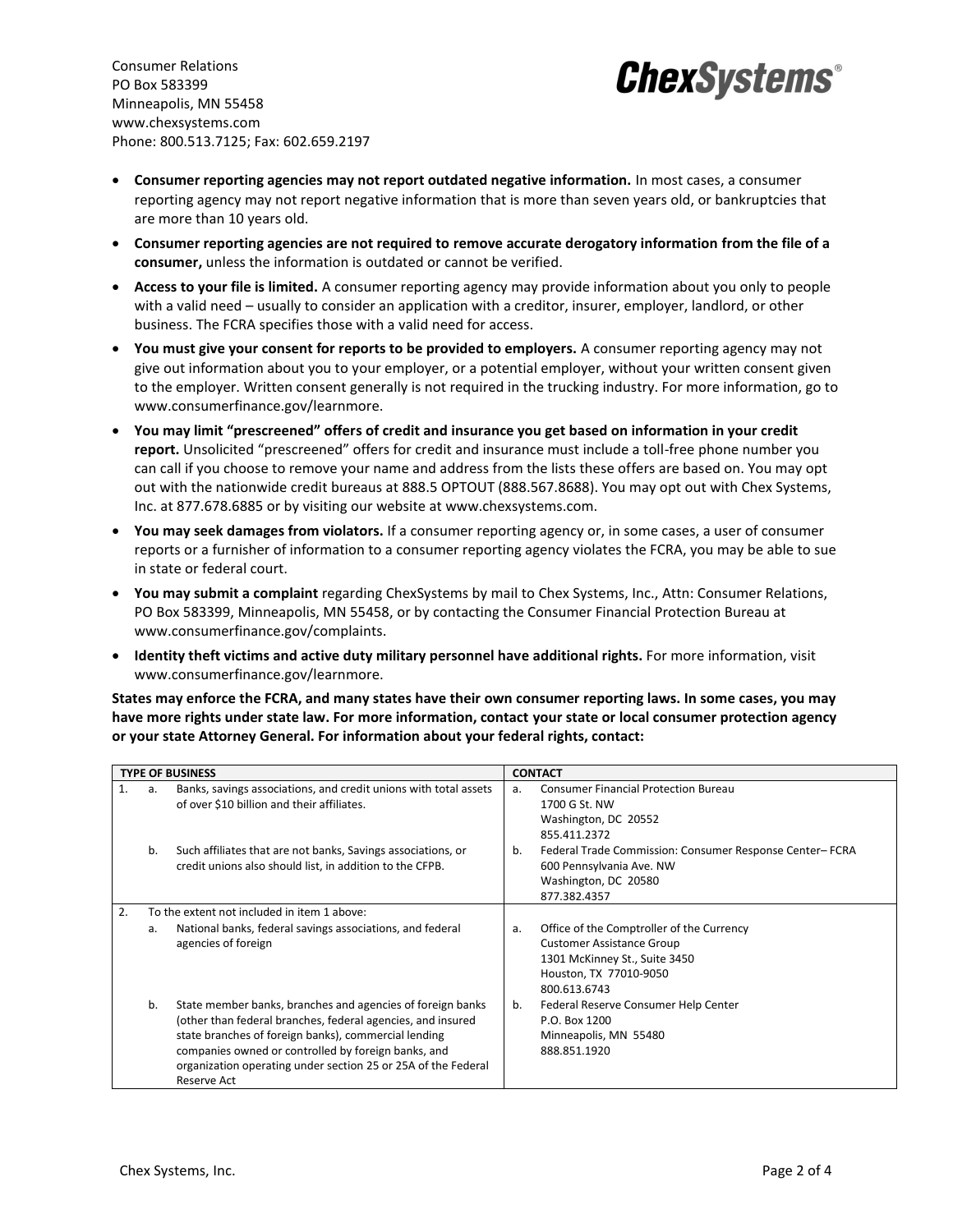

|    | <b>TYPE OF BUSINESS</b>                                          | <b>CONTACT</b>                                                           |  |
|----|------------------------------------------------------------------|--------------------------------------------------------------------------|--|
|    | Nonmember Insured Banks, Insured State Branches of Foreign<br>C. | FDIC Consumer Response Center<br>c.                                      |  |
|    | Banks, and insured state savings associations                    | 100 Walnut St., Box 11                                                   |  |
|    |                                                                  | Kansas City, MO 64106                                                    |  |
|    |                                                                  | 877.275.3342                                                             |  |
|    | <b>Federal Credit Unions</b><br>d.                               | d.<br>National Credit Union Administration                               |  |
|    |                                                                  | Office of Consumer Protection (OCP)                                      |  |
|    |                                                                  | Division of Consumer Compliance and Outreach (DCCO)                      |  |
|    |                                                                  | 1775 Duke St.                                                            |  |
|    |                                                                  | Alexandria, VA 22314                                                     |  |
|    |                                                                  | 703.518.6300                                                             |  |
| 3. | <b>Air Carriers</b>                                              | Asst. General Counsel for Aviation Enforcement & Proceedings             |  |
|    |                                                                  | <b>Aviation Consumer Protection Division</b>                             |  |
|    |                                                                  | Department of Transportation                                             |  |
|    |                                                                  | 1200 New Jersey Ave. SE                                                  |  |
|    |                                                                  | Washington, DC 20590                                                     |  |
|    |                                                                  | 202.366.2220                                                             |  |
| 4. | Creditors Subject to Surface Transportation Board                | Office of Proceedings, Surface Transportation Board                      |  |
|    |                                                                  | Department of Transportation                                             |  |
|    |                                                                  | 395 E St. SW                                                             |  |
|    |                                                                  | Washington, DC 20423                                                     |  |
|    |                                                                  | 202.245.0245 or 800.877.8339                                             |  |
| 5. | Creditors Subject to Packers and Stockyards Act, 1921            | Packers & Stockyards Headquarters                                        |  |
|    |                                                                  | Stop 3601                                                                |  |
|    |                                                                  | 1400 Independence Ave. SW                                                |  |
|    |                                                                  | Washington, DC 20250                                                     |  |
|    |                                                                  | 202.720.0219                                                             |  |
| 6. | <b>Small Business Investment Companies</b>                       | Association Deputy Administrator for Capital Access                      |  |
|    |                                                                  | United States Small Business Administration                              |  |
|    |                                                                  | 409 Third St. SW, 8th Floor                                              |  |
|    |                                                                  | Washington, DC 20416                                                     |  |
|    |                                                                  | 800.877.8339                                                             |  |
| 7. | <b>Brokers and Dealers</b>                                       | Securities and Exchange Commission                                       |  |
|    |                                                                  | 100 F St. NE                                                             |  |
|    |                                                                  | Washington, DC 20549                                                     |  |
|    |                                                                  | 800.732.0330                                                             |  |
| 8. | Federal Land Banks, Federal Lank Bank Associations, Federal      | Farm Credit Administration                                               |  |
|    | Intermediate Credit Banks, and Production Credit Associations    | 1501 Farm Credit Drive                                                   |  |
|    |                                                                  | McLean, VA 22102-5090                                                    |  |
|    |                                                                  | 703.883.4056                                                             |  |
| 9. | Retailers, Finance Companies, and All Other Creditors Not Listed | FTC Regional Office for region in which the creditor operates or Federal |  |
|    | Above                                                            | Trade Commission: Consumer Response Center - FCRA                        |  |
|    |                                                                  | 600 Pennsylvania Ave. NW                                                 |  |
|    |                                                                  | Washington, DC 20580                                                     |  |
|    |                                                                  | 877.382.4357                                                             |  |

## **ChexSystems Notice to Consumers**

In addition to the information listed in this document, the following may also apply to you. If you need further assistance in understanding your ChexSystems consumer disclosure report, you may call our toll-free number, 800.513.7125, at which personnel are accessible to you during normal business hours. In most circumstances, ChexSystems does not currently require a consumer to pay a fee to obtain a consumer disclosure report.

• **California:** Under California Civil Code, Consumer Credit Reporting Agencies Act, Section 1785.19, you have the right to bring civil action against anyone who improperly obtains access to a file or knowingly or willfully misuses file data.